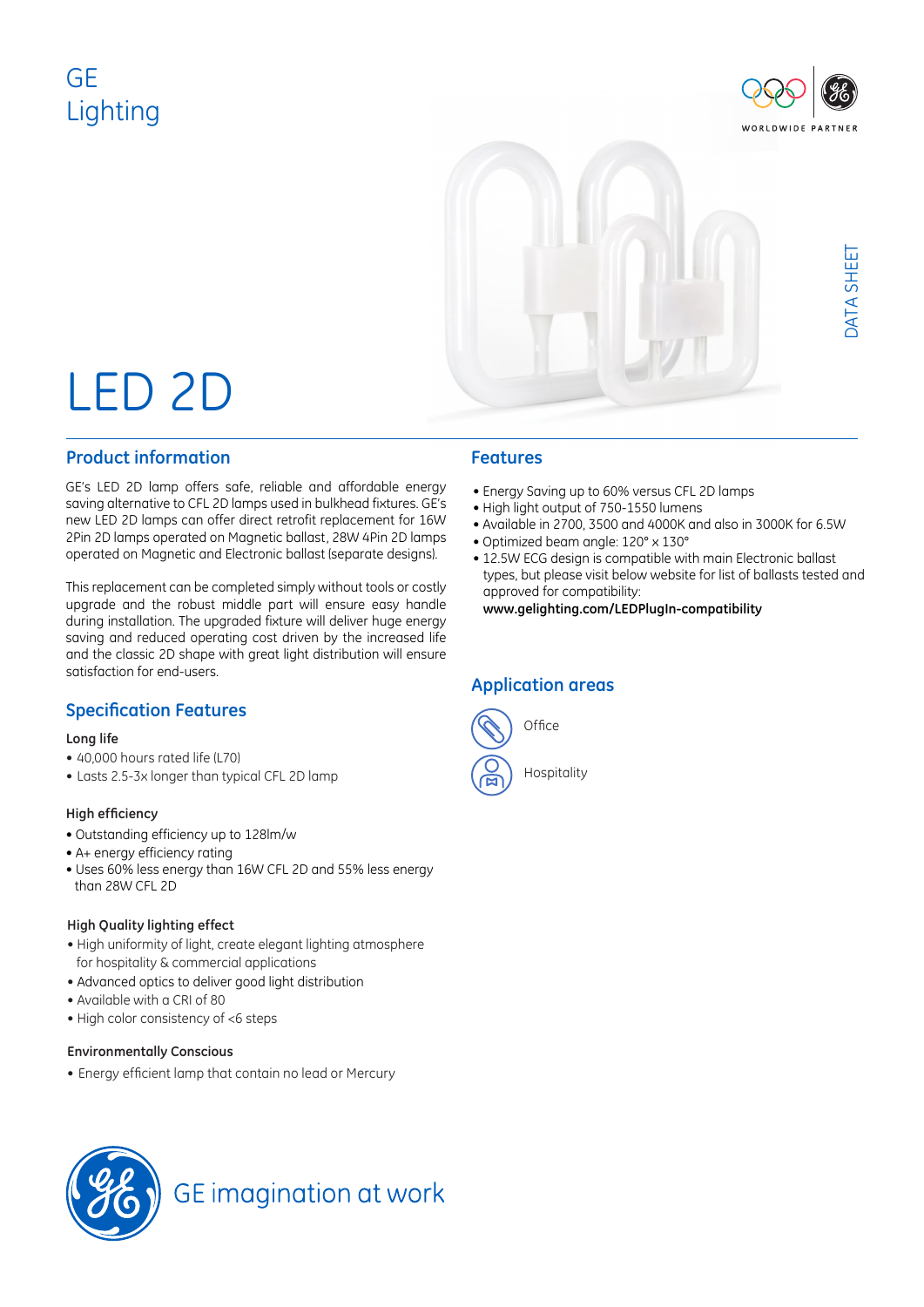### **IEC standards**

| EN 55015                | Limits and methods of measurement of radio disturbance characteristics of electrical lighting                                                       |
|-------------------------|-----------------------------------------------------------------------------------------------------------------------------------------------------|
| EN 61000-3-2            | Limits for harmonic current emissions (equipment rated current <= 16A)                                                                              |
| EN 61000-3-3            | Limitation of voltage fluctuations and flicker in low voltage supply systems (equipment rated current<br>$\leq$ =16A)                               |
| EN 61547                | Specification for equipment for general lighting purposes. EMC Immunity requirements                                                                |
| EN 62493:2015           | Assessment of lighting equipment related to human exposure to electromagnetic fields                                                                |
| EN 61347-1:2008/A2:2013 | Lamp controlgear – Part 1: General and safety requirements                                                                                          |
| EN 61347-2-13:2014      | Lamp controlgear – Part 2-13: Particular requirements for DC or AC supplied electronic control gear for<br>LED modules                              |
| EN 62471:2008           | Photobiological safety of lamps and lamp systems                                                                                                    |
| IEC TR 62471-2:2009     | Photobiological safety of lamps and lamp systems - Part 2: Guidance on manufacturing<br>requirements relating to non-laser optical radiation safety |
| <b>IEC TR 62778</b>     | Application of IEC 62471 for the assessment of blue light hazard to light sources and luminaires                                                    |
| EN 61199:2011/A1:2013   | Single-capped fluorescent lamps - Safety specifications                                                                                             |
| EN 62560:2012/A1:2015   | Self-ballasted LED-lamps for general lighting services by voltage > 50 V - Safety specifications                                                    |

| Wattage<br>(W) | Cap               | <b>CCT</b><br>(K) | <b>Product Description</b>             | Lumens<br>(lm) | Rated<br>Life L70<br>(h) | <b>CRI</b><br>(Ra) | Energy<br>Efficiency<br>Class | <b>Ballast</b><br>compatibility | Operating<br>position | Pack<br>Qty<br>(pcs) | Product<br>Code |
|----------------|-------------------|-------------------|----------------------------------------|----------------|--------------------------|--------------------|-------------------------------|---------------------------------|-----------------------|----------------------|-----------------|
| 6.5            | GR8               | 2700              | LED 2D2P 6.5W/CCG/827/GR8 GE BX1/10    | 750            | 40 000                   | 80                 | $A+$                          | magnetic                        | universal             | 10                   | 93039469        |
| 6.5            | GR8               | 3000              | LED 2D2P 6.5W/CCG/830/GR8 GE BX1/10    | 770            | 40 000                   | 80                 | $A+$                          | magnetic                        | universal             | 10                   | 93039470        |
| 6.5            | GR8               | 3500              | LED 2D2P 6.5W/CCG/835/GR8 GE BX1/10    | 800            | 40 000                   | 80                 | $A+$                          | magnetic                        | universal             | 10                   | 93039471        |
| 6.5            | GR <sub>8</sub>   | 4000              | LED 2D2P 6.5W/CCG/840/GR8 GE BX1/10    | 830            | 40 000                   | 80                 | $A+$                          | magnetic                        | universal             | 10                   | 93039475        |
| 12.5           | GR10a             | 2700              | LED 2D4P 12.5W/ECG/827/GR10g GE BX1/10 | 1400           | 40 000                   | 80                 | $A+$                          | electronic                      | universal             | 10                   | 93039478        |
| 12.5           | GR <sub>10a</sub> | 3500              | LED 2D4P 12.5W/ECG/835/GR10g GE BX1/10 | 1500           | 40 000                   | 80                 | $A+$                          | electronic                      | universal             | 10                   | 93039477        |
| 12.5           | GR10a             | 4000              | LED 2D4P 12.5W/ECG/840/GR10g GE BX1/10 | 1550           | 40 000                   | 80                 | $A+$                          | electronic                      | universal             | 10                   | 93039476        |
| 12.5           | GR10a             | 2700              | LED 2D4P 12.5W/CCG/827/GR10q GE BX1/10 | 1400           | 40 000                   | 80                 | $A+$                          | magnetic                        | universal             | 10                   | 93039473        |
| 12.5           | GR10g             | 3500              | LED 2D4P 12.5W/CCG/835/GR10g GE BX1/10 | 1500           | 40 000                   | 80                 | $A+$                          | magnetic                        | universal             | 10                   | 93039472        |
| 12.5           | GR10a             | 4000              | LED 2D4P 12.5W/CCG/840/GR10g GE BX1/10 | 1550           | 40 000                   | 80                 | $A+$                          | magnetic                        | universal             | 10                   | 93039474        |

### **Electrical and Photometric Characteristics**

| Ambient temperature range  | $-20^{\circ}$ C to $+40^{\circ}$ C                     |
|----------------------------|--------------------------------------------------------|
| Number of switching cycles | 50,000                                                 |
| Lumen maintenance at B50   | 70%                                                    |
| Beam angle                 | $120^{\circ} \times 130^{\circ}$                       |
| Dimmable                   | <b>No</b>                                              |
| <b>Fixture rating</b>      | can be used in enclosed fixtures                       |
| Starting time              | $< 0.5$ sec                                            |
| Weight                     | 95g for 6.5W / 140g for 12.5W ECG / 155g for 12.5W CCG |
| <b>Flickering Index</b>    | $< 1\%$                                                |